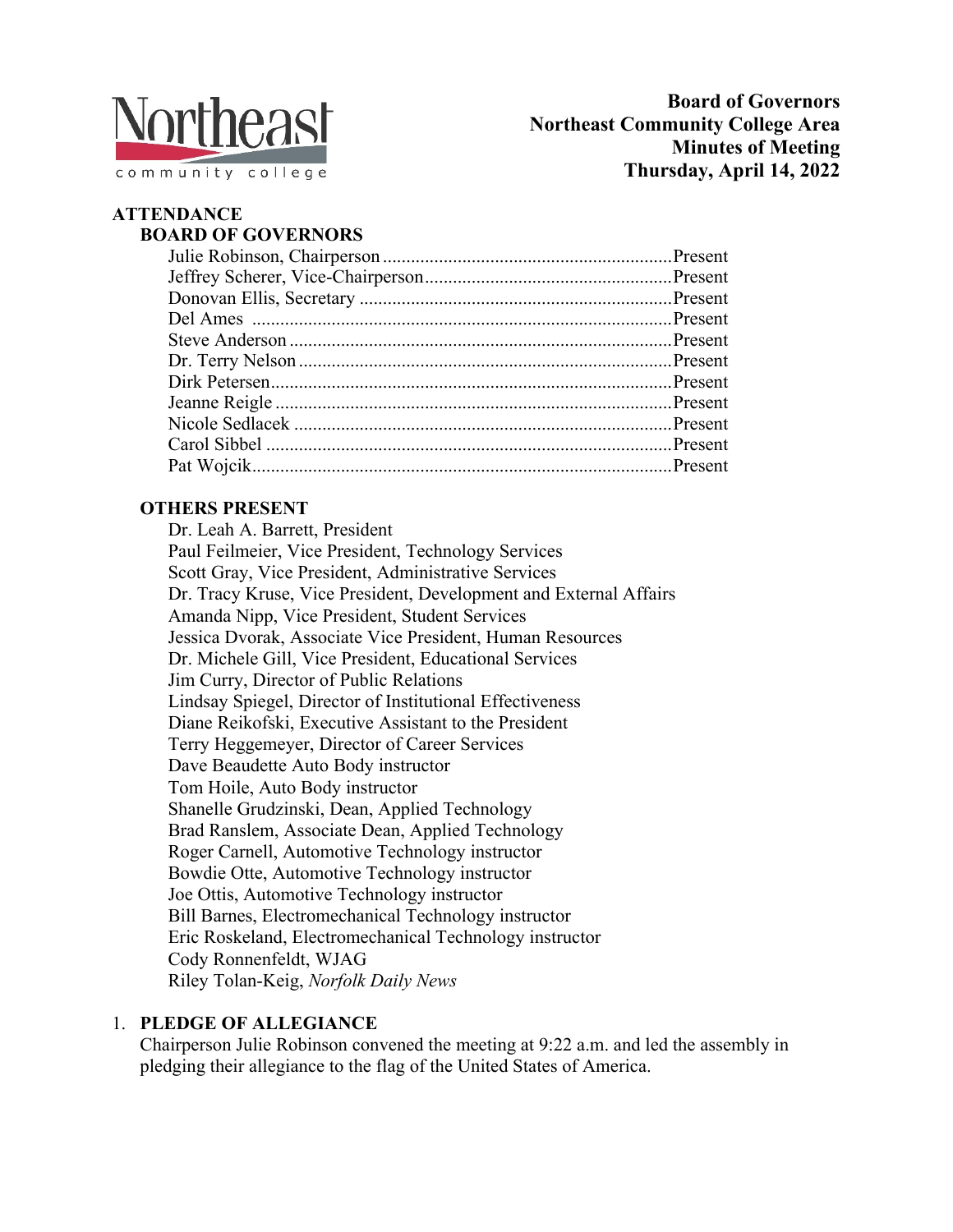### 2. **ADOPT AGENDA**

**MOTION** by Julie Robinson, **SECONDED** by Nicole Sedlacek, to adopt the Agenda of the April, 2022 Meeting. Official Notice of the meeting was posted on the Northeast Community College website and published in the *Norfolk Daily News* on Friday, April 8, 2022.

 **Voting Yes:** Ames, Anderson, Ellis, Nelson, Reigle, Robinson, Scherer, Sedlacek, Sibbel, and Wojcik

 **Voting No:** None

**Absent:** Petersen **MOTION CARRIED**

# 3. **BOARD EDUCATION AND INFORMATION**

3.1 Administrative Services Report

3.1.1 Monthly Financial Report and Paid Bills

Monthly Financial Statement and paid bills were briefly reviewed.

3.1.2 LLC remodel: Boardroom layout update

A 3-D walkthrough was provided of the room in the Lifelong Learning Center that will be used for board meetings. This room will be part of the room inventory that can be reserved by internal or external constituents. Plans are being finalized this week and bids will be released in June. A suggestion was made that the room not be labeled/named the boardroom to eliminate the perception that the room could only be used for board meetings.

3.2 Student Services Report

#### 3.2.1 2021 Graduate Report

Services offered by the Northeast Community College Career Services office include assisting students with writing and completing resumes, applications, and cover letters, providing one-on-one advisement as student conduct their job search, conducting mock interviews, and posting job vacancy announcements. A spring job fair is hosted each March and a part-time job fair is hosted in August.

Terri Heggemeyer, Director of Career Services, presented the 2021 Graduate Report. Data reveals that 99.5% of the 2021 graduates are employed or are continuing their education, 88% are employed in a field related to their program of study, 90% are employed in Nebraska, and 58% of the 2021 Northeast graduates are employed in our 20-county service area.

Copies of the Graduate Report are mailed to all high schools in the 20-county service area, courthouses, chambers of commerce, and area legislators. Board members reported that this is a concise report that can be shared with constituents to tell the story of the success of our students and Northeast fulfilling their mission. The 2021 [Graduate Report i](file:///C:%5CUsers%5Cdiane%5CAppData%5CLocal%5CMicrosoft%5CWindows%5CINetCache%5CContent.Outlook%5CKGQBZLZL%5CData%20reveals%20that%2099%25%20of%20the%202014%20graduates%20are%20employed%20or%20are%20continuing%20their%20education,%2083%25%20are%20employed%20in%20a%20field%20related%20to%20their%20program%20of%20study,%2088%25%20are%20employed%20in%20Nebraska,%20and%2060%25%20of%20the%202014%20Northeast%20graduates%20are%20employed%20in%20our%2020-county%20service%20area.)s also available online.

Dr. Leah Barrett is a member of the Nebraska Statewide Workforce and Education Reporting System (NSWERS), a comprehensive, sustainable, and lifelong learning and workforce longitudinal data system that will serve the needs of the people of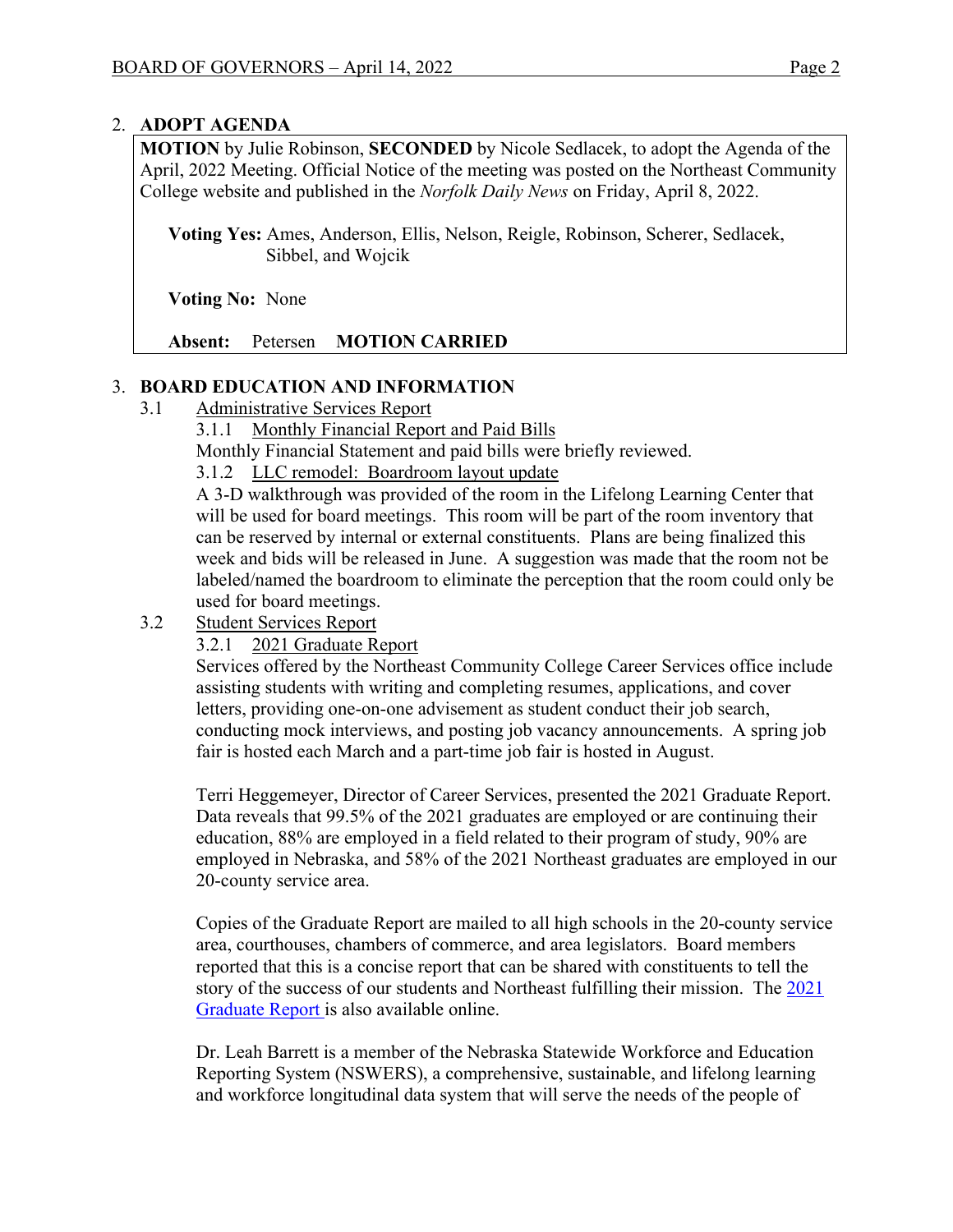Nebraska. Once implemented, student data will be shared for the purposes of evaluation of and research related to public prekindergarten, elementary, secondary, and postsecondary education and into the workforce to improve education in Nebraska. Statistical analysis will have the capability to track if a student leaves the state of Nebraska, when they return, what their wage is five years out, etc. This will aid in identifying programs that provide students a livable wage to live a comfortable life and be contributors to the state of Nebraska.

### 3.2.2 Commencement overview

Three commencement ceremonies will be held on Friday, May 13, 2022. The nurse's pinning and degree conferring will be held at 9:00 a.m. The divisions of health and public service and applied technology will participate in the 12:00 p.m. commencement and the divisions of business and humanities and science, technology, agriculture, and math will participate in the 3:00 p.m. ceremony.

3.3 Educational Services Report

# 3.3.1 Student-built homes

Dean of Applied Technology, Shanelle Grudzinski, reported that students work for one and one-half years on the homes, beginning with designing the house to building the house, providing real-life learning skills. While the homes are built for handicap accessibility with wider doors, wider hallways, etc., decision is made by the home purchaser if the foundation has a zero-entry elevation (no steps) to provide the entry accessibility.

Cabinetry is all student-built, with the exception of the kitchen cabinetry. Homes are either two or three bedroom and offer coffered and vaulted ceilings.

The two homes are in the final process of completion. Auction is scheduled for June  $4<sup>th</sup>$  with open houses being held on May 24<sup>th</sup> and May 26<sup>th</sup>. Phone calls have already been fielded from individuals interested in purchasing the homes.

A third, green energy house, is under construction on campus. This is a two-story house and will be permanent on campus. The green energy house will provide an opportunity to work with members in the community, with students, and across multiple divisions to showcase new technologies such as geothermal, solar, etc.

The building construction program will be offered in South Sioux City and will be launched as a one-year diploma program. Planning for the facility and curriculum has begun and will be expanded as needed.

Through the Pathways 2 Tomorrow (P2T) program, a full-time building construction faculty member will be added in West Point and will allow us to explore additional opportunities for students, 'Train the Trainer' series for the community, etc. 3.3.2 Auto Body Repair Technology program review

Nebraska's Coordinating Commission for Postsecondary Education (CCPE) requires that educational programs be reviewed every seven years. CCPE established thresholds include 275 student credit hours (SCH)/Faculty full-time equivalency (FTE) generated and an average of 10 awards in a five-year period. While the Auto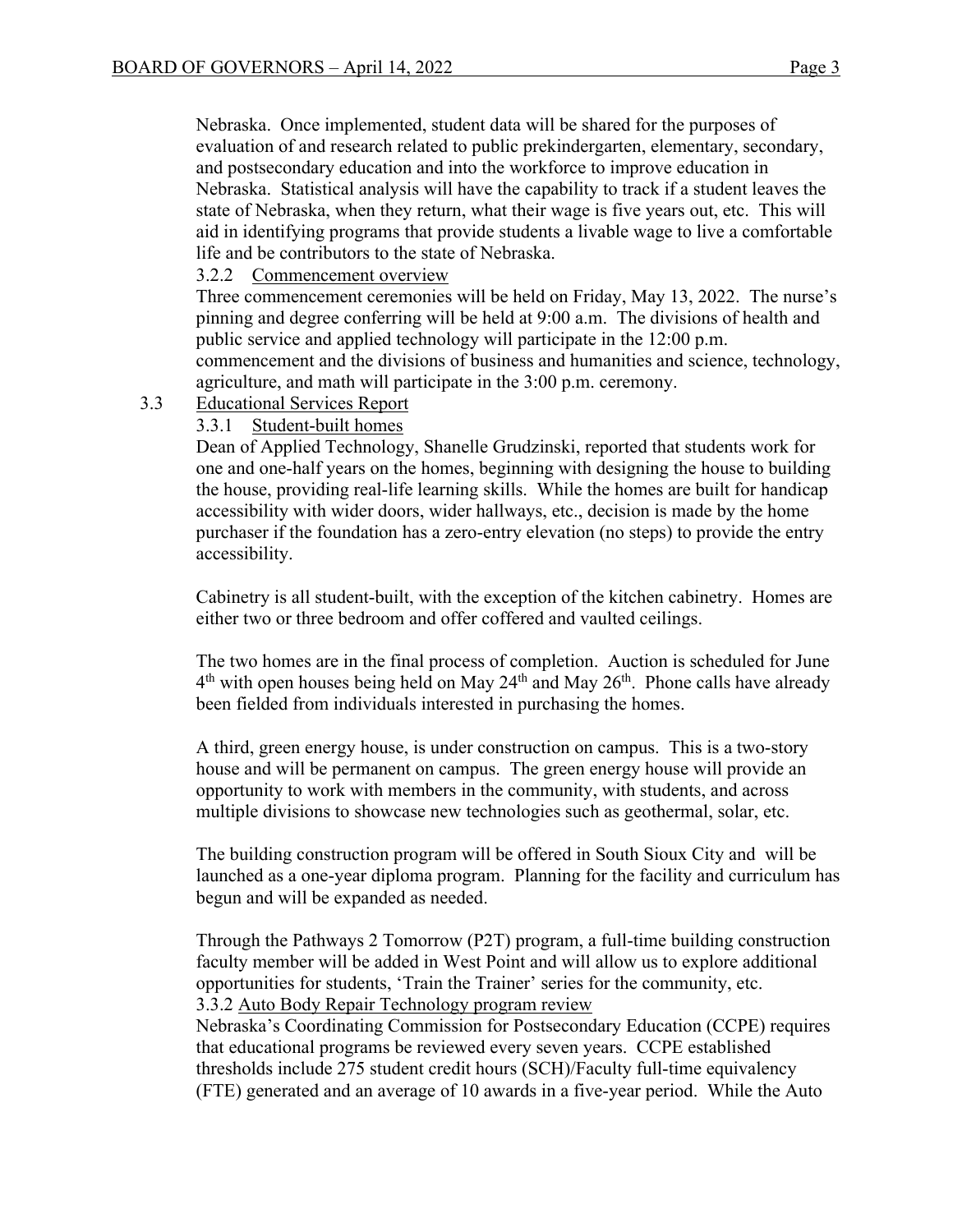Body Repair Technology program is slightly below the thresholds, caused in part by COVID, the program realized strong enrollments in 2021-2022, and has a waitlist of students wanting to enter the program in fall 2022. The program is a viable program, taught by quality instructors who provide qualified and skilled employees to help meet the need in the 20-county service area and beyond. The Automotive Body Repair Technology field also has a strong jobs outlook.

3.3.3 Automotive Technology program review

The Northeast Automotive Technology program falls slightly below the CCPE threshold of 275 SCH/Faculty FTE but exceeds the required number of degrees awarded in a five-year period. Following a wane in enrollment due to COVID, enrollments have since rebounded and the program is realizing a waitlist for the students seeking entry into the program for the 2022-2023 academic year.

The program is a viable program, taught by qualified faculty who provide skilled automotive technicians to help fill high skill, high demand positions in the 20-county service area and beyond.

 3.3.4 Closed Session **MOTION** by Julie Robinson, **SECONDED** by Donovan Ellis, to enter into Closed Session for the purpose of discussing the evaluation of the job performance of an individual and to reconvene to the public meeting once business is discussed.

**Voting Yes:** Anderson, Ellis, Nelson, Reigle, Robinson, Scherer, Sedlacek, Sibbel, Wojcik, and Ames

 **Voting No:** None

#### **Absent:** Petersen **MOTION CARRIED**

3.3.5 Electromechanical Technology program review

The Electromechanical Technology program exceeds both the 275 SCH/Faculty FTE and the 10 degrees awarded in a five-year period. The program allows students to learn the skills and knowledge to install, maintain, and repair complex industrial equipment. The program continues to aid in fulfilling the need for skilled employees for the workforce in the 20-county service area and beyond.

Dr. Leah Barrett reported that while each of the programs presented today expressed that they were experiencing facility limitations, expanding facilities is not an automatic requirement. Existing facilities are not full all day every day. Nebraska's high school populations are not increasing. Work continues with guided pathways work to assure that students are on a path to a degree. An internal analysis needs to be completed to analyze programs, laddering opportunities needs to be provided, course scheduling and course sequencing needs to be reviewed, and our work with continuous quality improvement needs to continue in an effort to better utilize current facilities.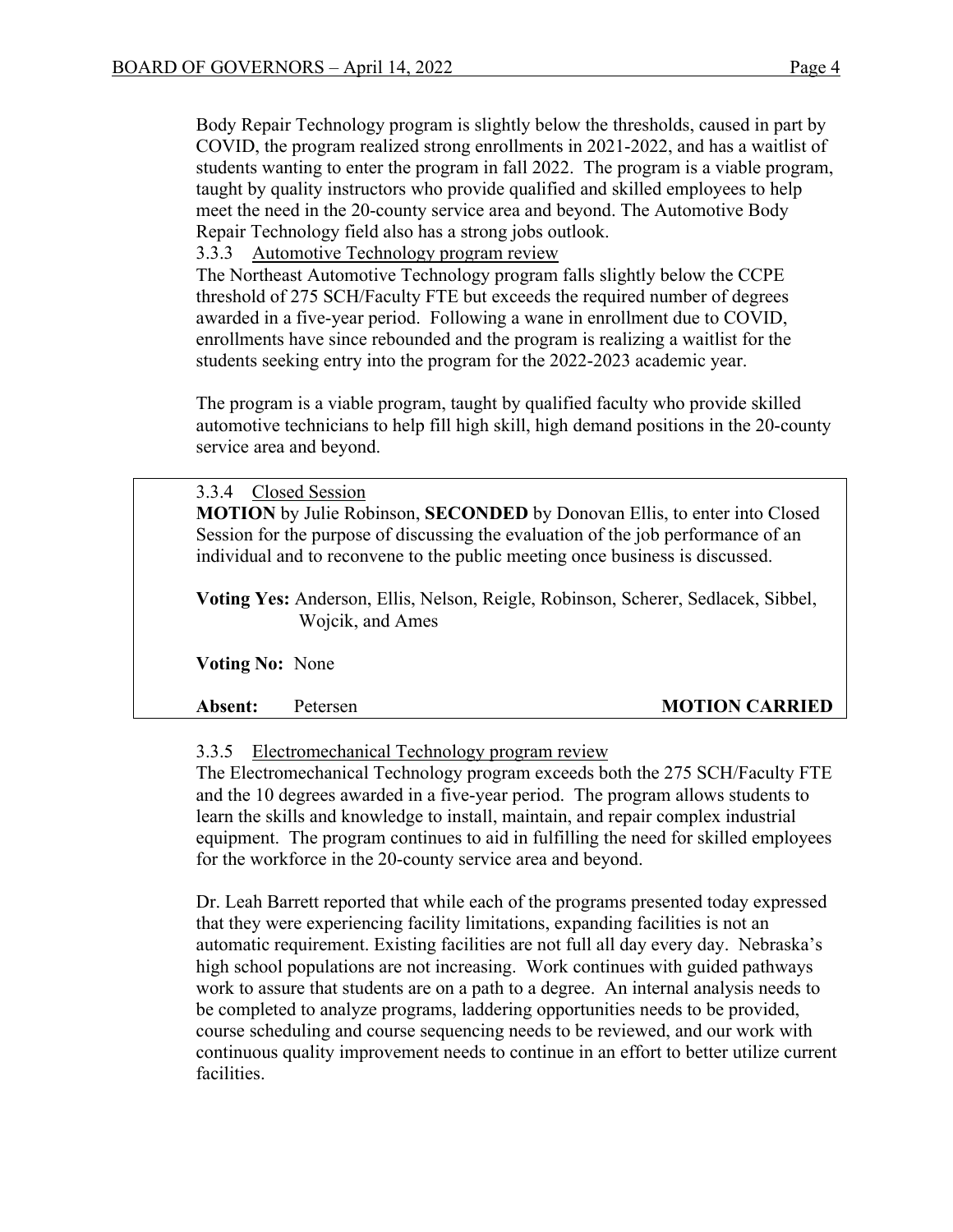- 3.4 Development/External Relations
	- 3.4.1 President's Update
		- Northeast Community College is one of the 16 colleges selected to participate in the Rural Guided Pathways Project by the National Center for Inquiry and Improvement (NCII). The reviewers were impressed by the depth and quality of our institutional efforts to date.
		- On Wednesday, the Higher Learning Commission (HLC) conducted its multi-location visit which consisted of visit to the West Point and South Sioux City extended campuses. The reviewer met with students, faculty, and staff. Feedback will be received in the next several weeks.
		- The Northeast Nebraska Ag Compact is a group of colleges, universities, and high schools, led by the University of Nebraska Extension, and focused on building pipelines to agricultural careers.
		- In recent weeks, Northeast Community College students have participated in SkillsUSA competition, North American Colleges and Teachers of Agriculture (NACTA) Judging Conference, and the Professional Business Leaders State Leadership Conference and garnered numerous awards.
		- The Fork Lift Ribbon Cutting event is scheduled for Wednesday, April 20th at 10:00 a.m.
	- 3.4.2 Legislative Update
		- An update was provided on the legislative session.
		- The ribbon cutting event for the Veterinary Technology Facility will be held on April 26, 2022, 1:00-4:00 p.m.
	- 3.4.3 NCCA Report
		- NCCA Executive Committee met earlier this month and a strategic planning session is tentatively scheduled for later in May.
		- Courtney Wittstruck presented the preliminary NCCA budget that the Board of Directors will vote on in the upcoming months.
		- Consideration is being given to having the Association of Community College Trustees (ACCT) provide a session during this fall's NCCA Annual Meeting.

# 4. **COMMITTEE REPORTS**

- 4.1 Ownership Linkage Committee
	- The Committee met on April  $6<sup>th</sup>$  via Teams and discussed calendar of events for the last quarter and the upcoming quarter. Additions were made to the Board Planning Cycle and Agenda Control document. Also discussed was conducting the June board meeting at the South Sioux City Extended campus and planning a potential tour of an area industry. The next Ownership Linkage Committee meeting will include planning for meetings with area counties. Nicole opened the floor for input from all board members of events that have taken place over the past month. Julie Robinson suggested that now that the legislative session has concluded, it would be a good time to reach out to the senators or send thank you cards, whether from the NCCA Office or from Northeast Community College. Steve Anderson and Nicole Sedlacek will speak with Courtney Wittstruck to determine her intent with thank you cards. As Ms.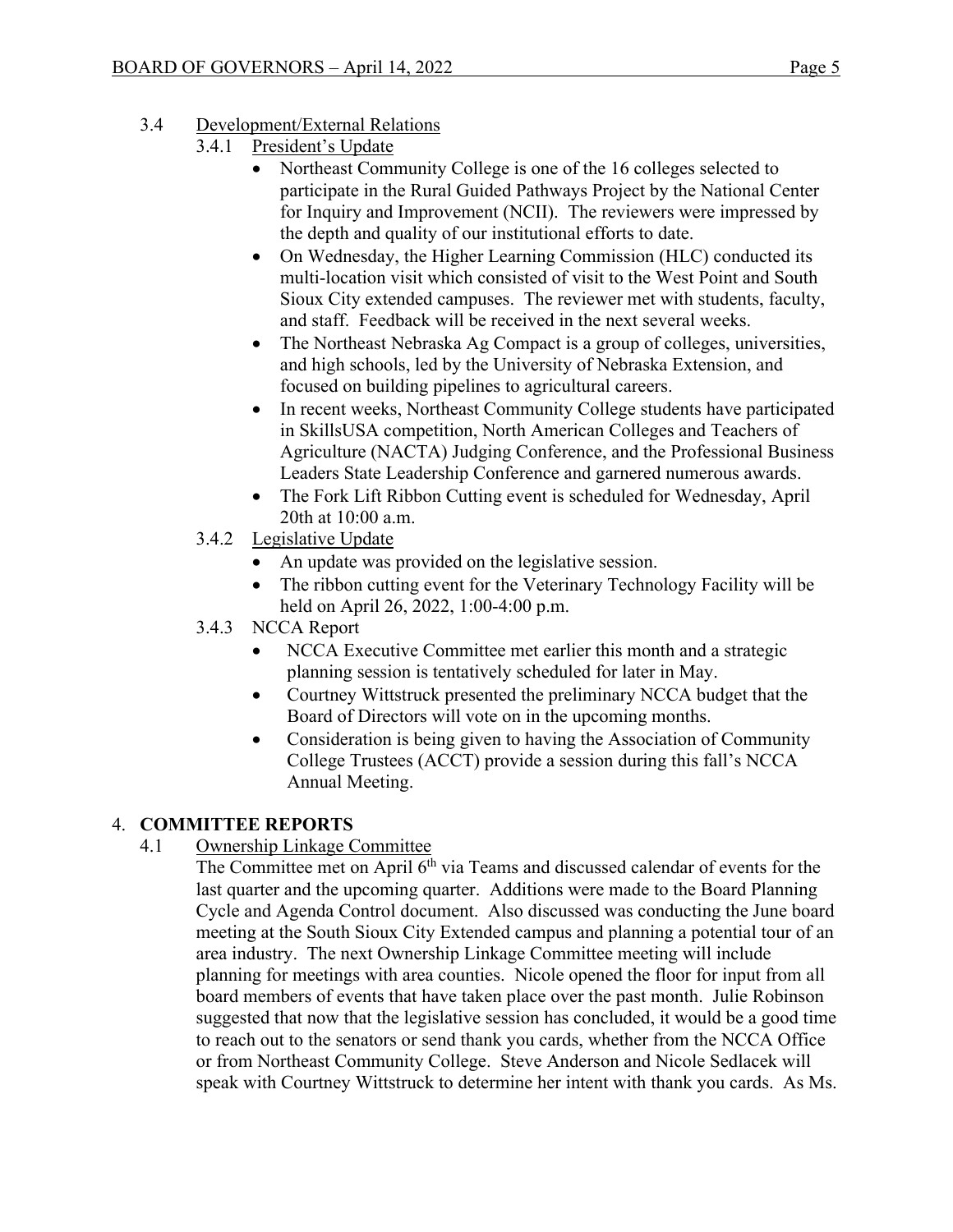Wittstruck makes contacts with senators over the summer months, she will invite board members from their respective areas to accompany her.

Dirk Petersen joined the Board of Governors meeting at 1:56 p.m.

- 4.2 Search Committee
- A new board member orientation session was conducted on March 28, 2022.

### 4.3 Governance Committee

Governance Committee met on April 5<sup>th</sup> via Zoom.

- 4.3.1 Discussion held on the Board Self-Evaluation of GP-08.1, Governance Committee Charter.
- 4.3.2 Minor revisions suggested to GP-08.1, Governance Committee Charter.
- 4.3.3 Governance Committee suggested minor wording changes to EL-10, Land Development. Additional discussion was held among the Board of Governors regarding proposed rewording. Governance Committee members will give further consideration during next month's committee meeting and bring forward to the May board meeting.
- 4.3.4 No changes were recommended to EL-11, Construction.
- 4.3.5 Governance Committee recommended changes to the Annual Planning Cycle. Board members agreed with the additions. The Annual Planning Cycle document will be removed from policy and updates will be made and maintained by the Board's Recording Secretary. By removing the document from the policy, any time an addition or deletion is made to the planning cycle, the policy will not be required to be approved.
- 4.3.6 The Governance Committee prepared a Memo to the Board to more clearly explain the utilization of the various monitoring reports. A folder containing all monitoring reports will be maintained within Teams for ease of access by board members. Board members can retrieve the monitoring report from the Teams folder, download, complete, and maintain their report to their own file or folder.

# 5. **MONITORING REPORT**

5.1 EL-09, Organizational Integrity

Organizational integrity is very policy driven. Dr. Leah Barrett reported that interpretations was more difficult because of the redundancy in the treatment of employees.

In addition, a procedure or protocol may be developed to better articulate an Institutional Review Board (IRB) on campus in the rare chance that it would be needed. The procedure/protocol would be referenced during next year's review of EL-09.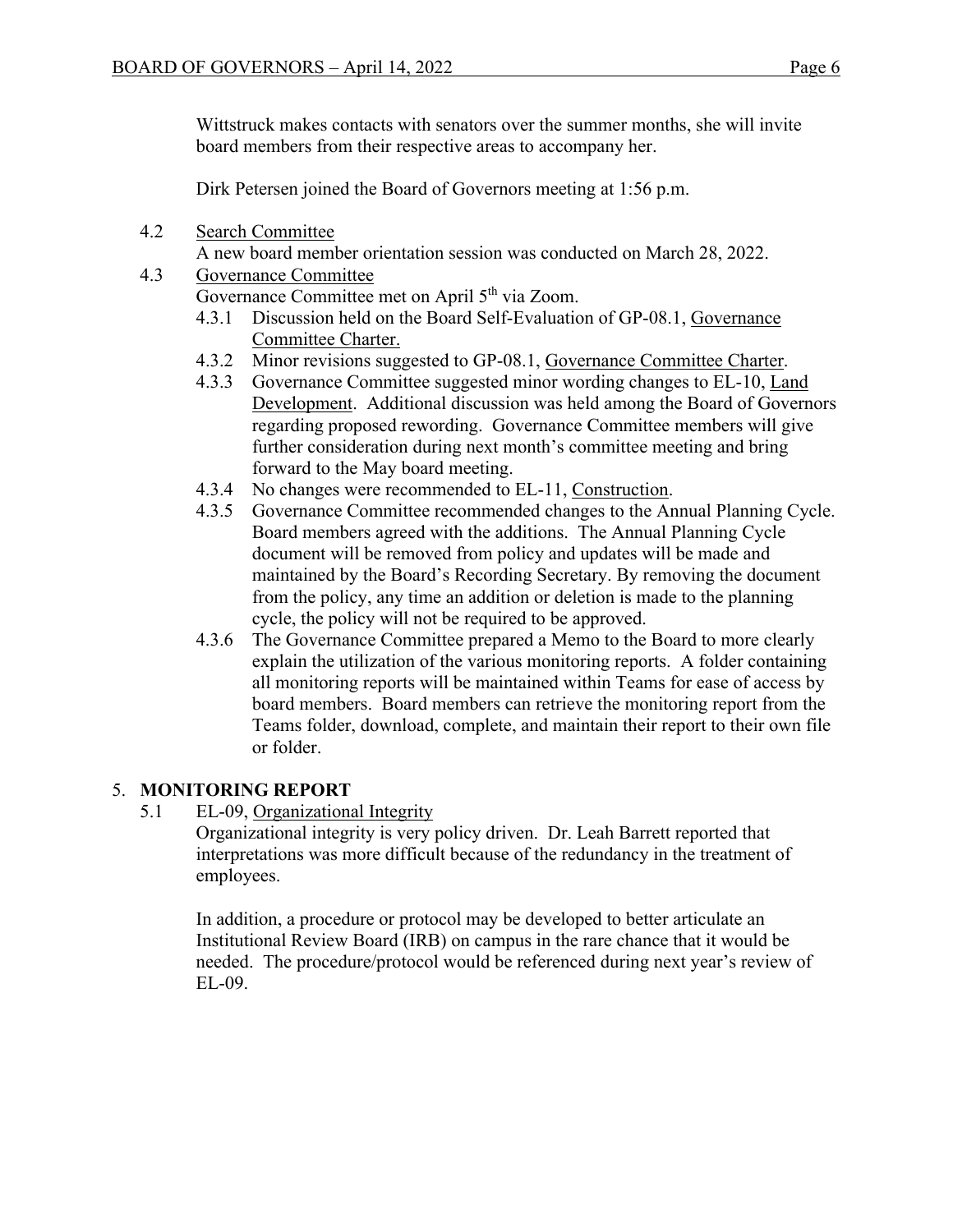#### 6. **CONSENT AGENDA**

**MOTION** by Carol Sibbel, **SECONDED** by Nicole Sedlacek to approve the CONSENT AGENDA:

- 6.1 Approve Minutes of the March 10, 2022 Meeting.
- 6.2 Acknowledge and accept the Monthly Financial Report for March 31, 2022 and claims paid in March 2022.

 **Voting Yes:** Ellis, Nelson, Petersen, Reigle, Robinson, Scherer, Sedlacek, Sibbel, Wojcik, Ames, and Anderson

 **Voting No:** None

### Absent: None **MOTION CARRIED**

#### 7. **PUBLIC COMMENT**

Chairperson Robinson noted that a copy of the Open Meetings Law is posted on the table at the back of the room. No constituents were in attendance to address the board with a public comment.

#### 8. **ITEMS FOR DECISION**

| 8.1 | MOTION by Donovan Ellis, SECONDED by Jeff Scherer to accept the SECOND<br>READING and APPROVE the DELETION of BP-6164, College Travel<br>Reimbursement and Business Expense. |  |  |  |
|-----|------------------------------------------------------------------------------------------------------------------------------------------------------------------------------|--|--|--|
|     | Voting Yes: Nelson, Petersen, Reigle, Robinson, Scherer, Sedlacek, Sibbel, Wojcik,<br>Ames, Anderson, and Ellis                                                              |  |  |  |
|     | <b>Voting No: None</b>                                                                                                                                                       |  |  |  |

# **Absent:** None **MOTION CARRIED**

| 8.2 |                                                                                    | FIRST READING for the DELETION of:                    |                       |  |  |
|-----|------------------------------------------------------------------------------------|-------------------------------------------------------|-----------------------|--|--|
|     | 8.2.1                                                                              | BP-5120, Transfer of Credit Policy.                   |                       |  |  |
|     | 8.2.2                                                                              | BP-5130, Standards of Satisfactory Academic Progress. |                       |  |  |
|     |                                                                                    | 8.2.3 BP-5140, Student Military Leave.                |                       |  |  |
|     | Voting Yes: Nelson, Petersen, Reigle, Robinson, Scherer, Sedlacek, Sibbel, Wojcik, |                                                       |                       |  |  |
|     |                                                                                    | Ames, Anderson, and Ellis                             |                       |  |  |
|     | <b>Voting No: None</b>                                                             |                                                       |                       |  |  |
|     | Absent:                                                                            | None                                                  | <b>MOTION CARRIED</b> |  |  |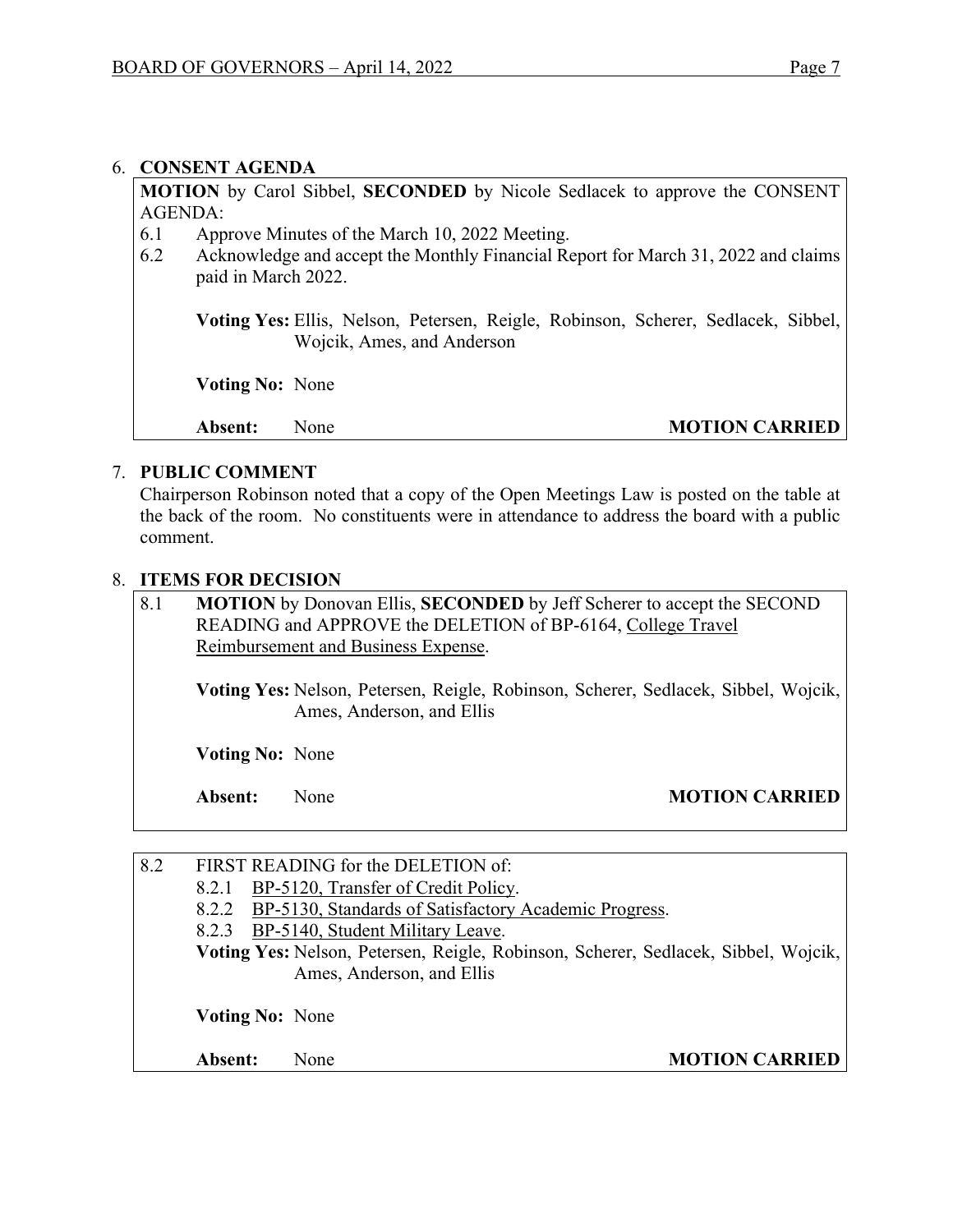- 8.3 **MOTION** by Nicole Sedlacek, **SECONDED** by Jeanne Reigle to **APPROVE** the Resolutions authorizing the sale of House #120027 and House #120028. **Voting Yes:** Petersen, Reigle, Robinson, Scherer, Sedlacek, Sibbel, Wojcik, Ames, Anderson, Ellis, and Nelson  **Voting No:** None **Absent:** None **MOTION CARRIED**
- 8.4 **MOTION** by Jeff Scherer, **SECONDED** by Del Ames to recommend continuation of the Auto Body Repair Technology program at Northeast Community College for submission to the Nebraska Coordinating Commission for Postsecondary Education.

**Voting Yes:** Reigle, Robinson, Scherer, Sedlacek, Sibbel, Wojcik, Ames, Anderson, Ellis, and Nelson

 **Voting No:** None

**Abstain:** Petersen

# **Absent:** None **MOTION CARRIED**

8.5 **MOTION** by Del Ames, **SECONDED** by Jeff Scherer to recommend continuation of the Automotive Technology program at Northeast Community College for submission to the Nebraska Coordinating Commission for Postsecondary Education. **Voting Yes:** Robinson, Scherer, Sedlacek, Sibbel, Wojcik, Ames, Anderson, Ellis, and Nelson, and Reigle  **Voting No:** None

**Abstain:** Petersen

**Absent:** None **MOTION CARRIED**